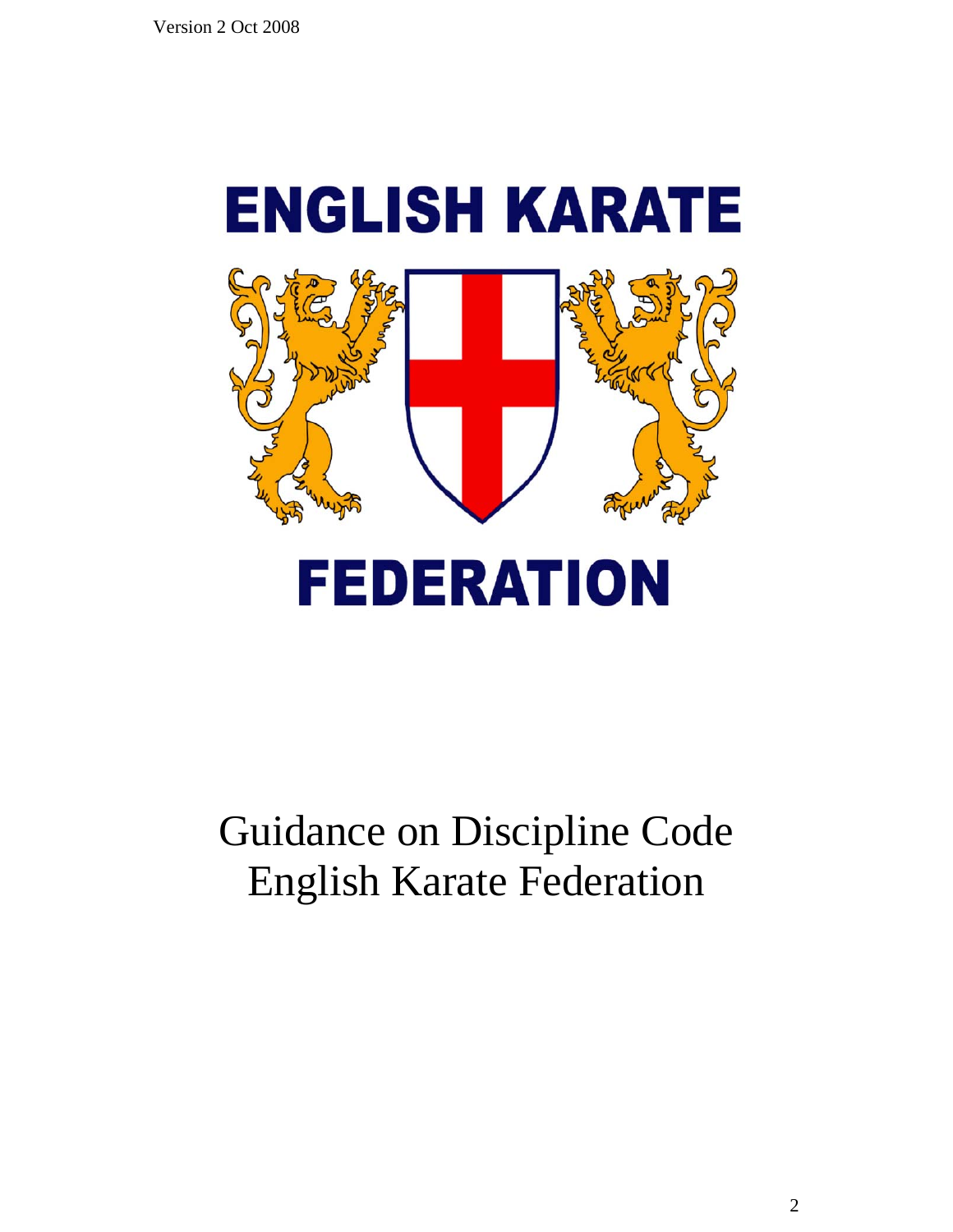$\overline{a}$ 

## **INTRODUCTION**

(a) This guidance covers the Standards of Behaviour for members of the English Karate Federation (EKF)<sup>1</sup> and breaches of EKF rules. The procedures described in this guidance are designed to accord with the principles of natural justice and the basic principles of fairness, and should be administered accordingly. This guidance should be read in conjunction with the Code of Discipline and the articles contained within.

(b) The guidance is issued by the EKF. As such, those who are responsible for administering the procedures described in this guidance are reminded that they are required to take its provisions fully into account when discharging their functions. Whilst it is not necessary to follow its terms exactly in all cases, the guidance should not be departed from without good reason. This guidance is not a definitive interpretation of all the EKF rules. Interpretation is ultimately a matter for the tribunal and if necessary the courts.

(c) The guidance on the individual procedures is designed to further the aims of being fair to all and of arriving at a correct assessment of the matter in question and providing confidence in the system.

(d) The misconduct procedures set out in this guidance apply to all EKF members

<sup>1</sup> For "Member" read Association/Organisation/Federation/Club/Individual affiliated to the EKF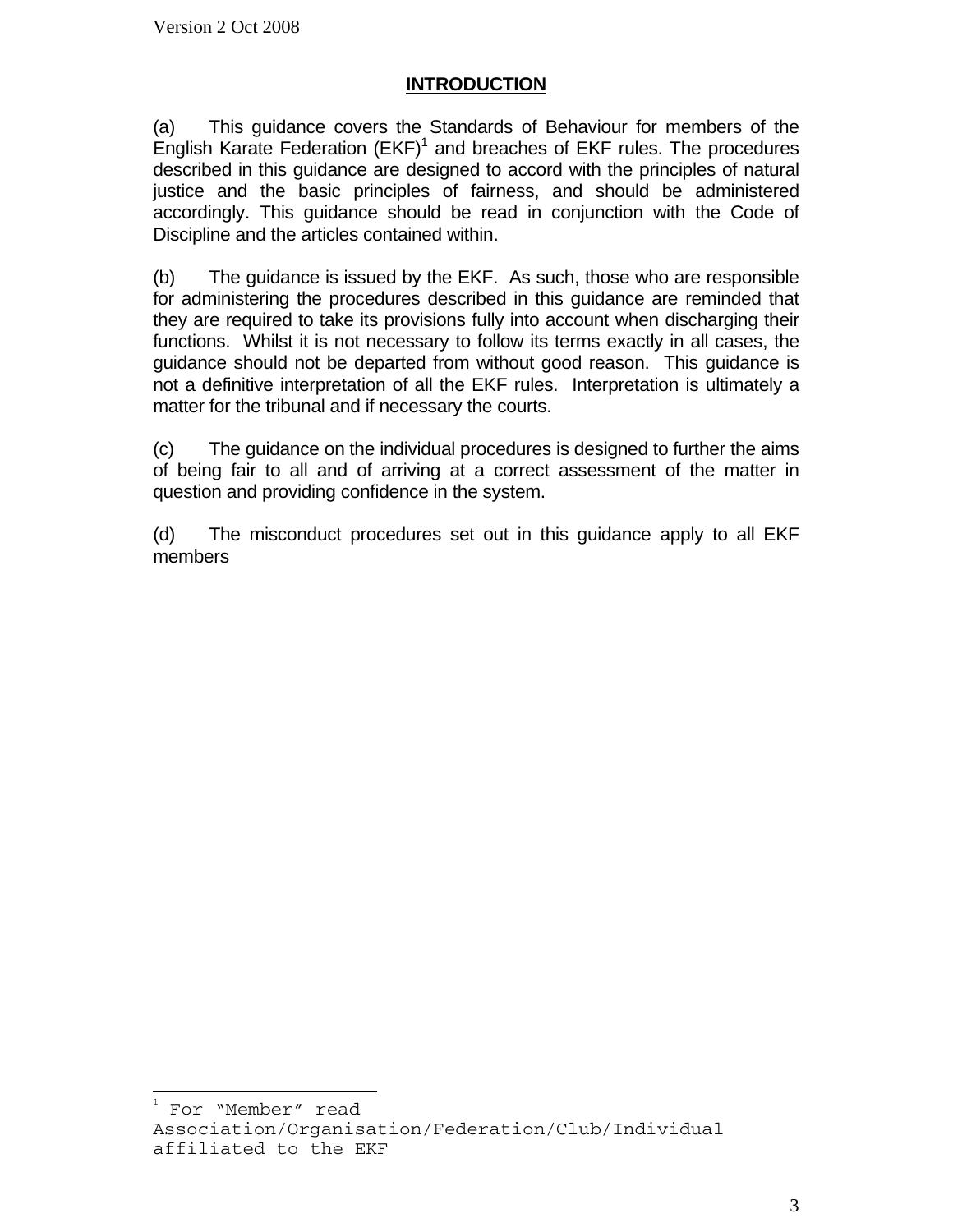## **FRIEND**

Those facing disciplinary proceedings have the right to consult with, and be accompanied by, a friend at any disciplinary hearing.

The member concerned may choose a fellow EKF member or a person nominated by the member's association to act as his or her friend. A person approached to be a friend is entitled to decline to act as such.

A friend cannot be appointed to act as such if he or she has had some involvement in that particular case e.g. he or she is a witness etc.

The friend can:

- Advise the member concerned throughout the proceedings.
- Unless the member concerned has the right to be legally represented and chooses to be so represented, represent the member concerned at the disciplinary proceedings, appeal hearing. Make representations to the appropriate tribunal concerning any aspect of the proceedings. and
- Accompany the member concerned to any disciplinary hearing which forms part of any proceedings.

It is good practice to allow the friend to participate as fully as possible. At any hearing the friend is not there to answer questions on the member's behalf. It is for the member concerned to speak for himself or herself when asked questions.

Subject to any timescales set out in the procedures at any stage of a case, up to and including the disciplinary hearing, the member concerned or his or her friend may submit that there are insufficient grounds upon which to base the case and/or that the correct procedures have not been followed, clearly setting out the reasons and submitting any supporting evidence. It will be for the Disciplinary & Legal Commission (DLC) for to consider any such submission and determine how best to respond to it, bearing in mind the need to ensure fairness to the member concerned.

At a where the friend attends, he or she may –

- i) put the member concerned case
- ii) sum up that case

iii) respond on the member concerned's behalf to any view expressed at the meeting

- iv) make representations concerning any aspect of the proceedings
- v) confer with the member concerned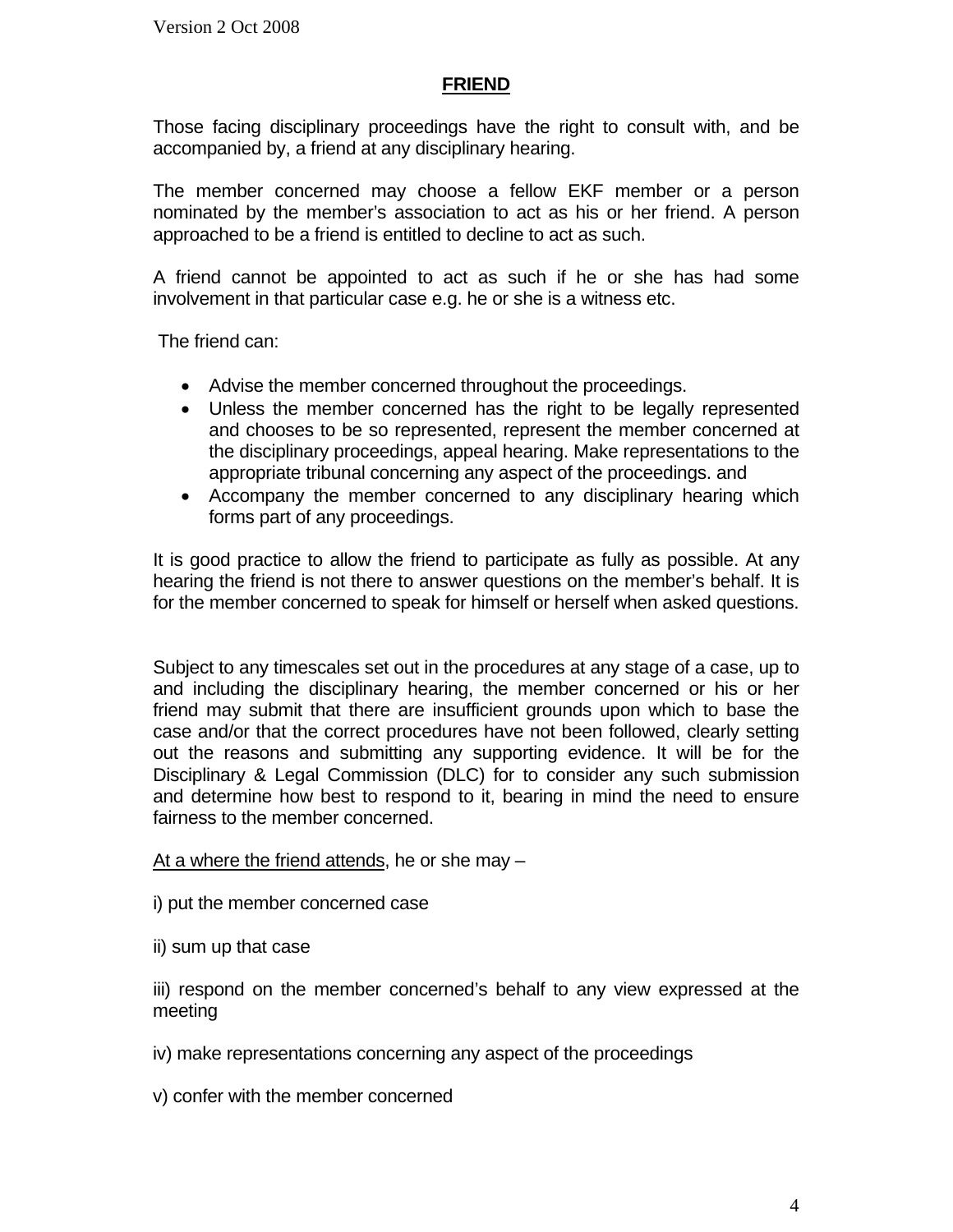vi) in a hearing, ask questions of any witness, subject to the discretion of the person(s) conducting that hearing.

## **LEGAL REPRESENTATION**

A member is entitled to be legally represented at a hearing...

Any costs incurred of Legal representation, are to be borne entirely by the member concerned. The tribunal may, if it sees proper and just to do so, award such costs of such representation in the event of the member concerned's case being not proven.

# **CHAPTER 1**

## **Guidance on Standards of Behaviour**

#### **Introduction**

1.1. The standards set out below reflect the expectations that the EKF have of how its member's should behave. They are not intended to describe every situation, but rather to set a framework which everyone can easily understand. They enable everybody to know what type of conduct is acceptable and what is unacceptable**.** The standards should be read and applied having regard to this guidance.

1.2 The standards of behaviour also reflect relevant principles enshrined in the European Convention on Human Rights.

1.3 Where these Standards are being applied in any hearing, they shall be applied in a reasonable, transparent, objective and proportionate manner. Due regard shall be paid to the nature and circumstances of a member's conduct, including whether his or her actions or omissions were reasonable at the time of the conduct under scrutiny.

1.4 Where the disciplinary procedure is being applied, it is important to identify the actual behaviour that is alleged to have fallen below the standard expected of a member, with clear particulars describing that behaviour.

## **Honesty and Integrity**

1.5 Members are to act with honesty, act with integrity and should not compromise or abuse their position.

1.6 Members must never use their position to gain an unauthorised advantage (financial or otherwise) that could give rise to the impression that the member is abusing their position Authority, Respect and Courtesy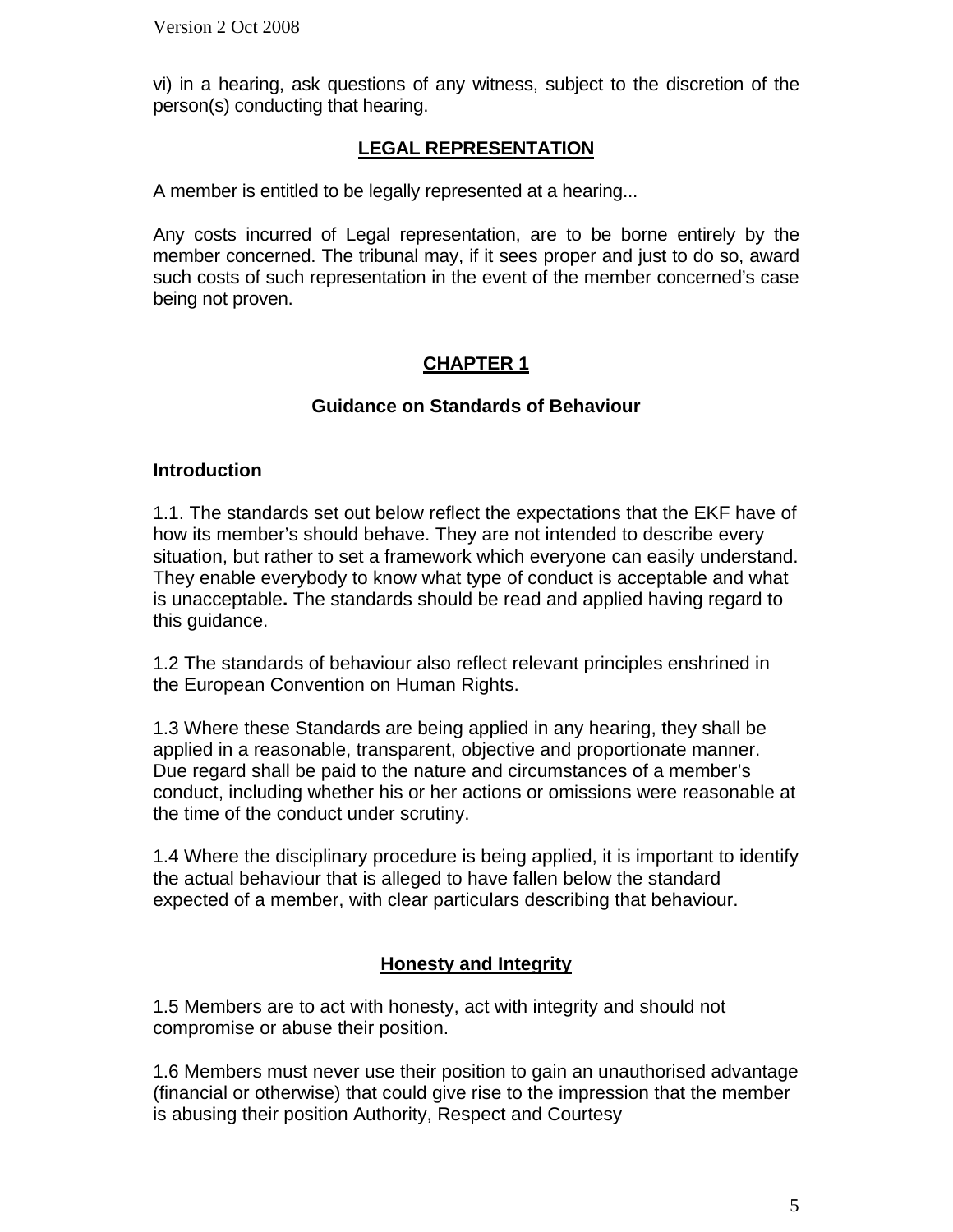.

1.7 Members should act with self-control and tolerance, treating members of the public, colleagues and officials with respect and courtesy.

1.8 Members must not abuse their powers or authority and respect the rights of all individuals.

1.9 Members must not harass or bully colleagues. Challenging conduct in an appropriate manner would not constitute bullying.

1.10 Members should not, under any circumstances inflict, instigate or tolerate any act of inhuman or degrading treatment (as enshrined in Article 3 of the European Convention on Human Rights).

1.11 Members should use appropriate language and behaviour in their dealings as a member of the EKF. They do not use any language or behave in a way that is offensive or is likely to cause offence.

## **Equality and Diversity**

1.12 Members must act with fairness and impartiality. They do not discriminate unlawfully or unfairly.

1.13 Members must respect all individuals and their traditions, beliefs and lifestyles provided that such are compatible with the rule of law. In particular members do not discriminate unlawfully or unfairly when exercising any of their duties, discretion or authority.

1.14 Different treatment of individuals which has an objective justification may not amount to discrimination.

## **Discreditable Conduct**

1.15 Members must behave in a manner which does not discredit the sport of Karate in general or the EKF in particular or undermine confidence in the EKF in any way. This will include any breach of WKF or EKF rules.

1.16 Members report any action taken against them for a criminal offence, conditions imposed by a court or the receipt of any penalty notice.

1.17 Discredit can be brought on Karate or the EKF by an act itself or because public confidence in the EKF undermined. In general, it should be the actual underlying conduct of the member that is considered under the discipline procedures, whether the conduct occurred whilst on EKF duties or outside. However where a member has been convicted of a criminal offence that alone may lead to disciplinary action irrespective of the nature of the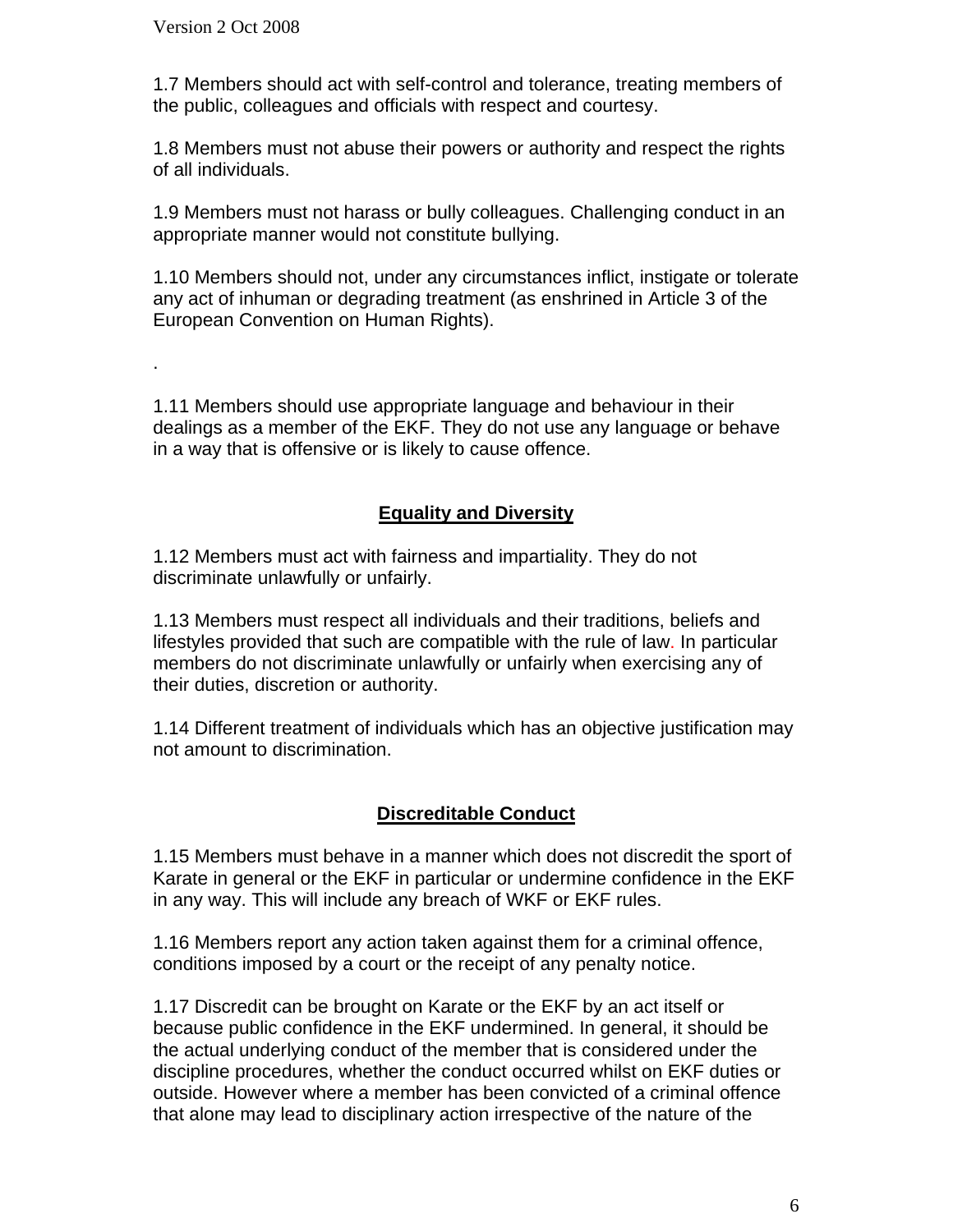conduct itself. In all cases it must be clearly articulated how the conduct or conviction discredits the EKF.

1.18 In the interests of fairness, consistency and reasonableness the test is not solely about media coverage but has regard to all the circumstances.

1.19 Members are required to report as soon as reasonably practicable to the EKF any occasion in the UK or elsewhere where they have been subject to arrest, a summons for an offence a penalty notice for disorder, or a charge or caution for an offence by any enforcement agency.

1.20 Members must also report as soon as reasonably practicable all convictions and sentences and conditions imposed by any court, whether criminal or civil (excluding matrimonial proceedings (but including nonmolestation orders or occupation orders)). 'Conditions imposed by a court' would include, for example, the issue of an Anti-Social Behaviour Order, a restraining order, or a bind-over.

1.21 A member being subject to any of these measures could discredit the EKF and may result in action being taken for misconduct against him or her depending on the circumstances of the particular matter.

#### **Challenging and Reporting Improper Conduct**

1.22 Members report, challenge or take action against the conduct of colleagues which has fallen below the standards of l behaviour expected.

1.23 Members are expected to uphold the standards of behaviour of the EKF by taking appropriate action if they come across the conduct of another member which has fallen below these standards. They never ignore such conduct.

1.24 Members who in the circumstances feel they cannot challenge another member directly, for example if they are a more junior and are not confident, report their concerns, preferably to the DLC.

1.25 Members are supported by the EKF if they report conduct by a member which has fallen below the standards expected unless such a report is found to be malicious or otherwise made in bad faith.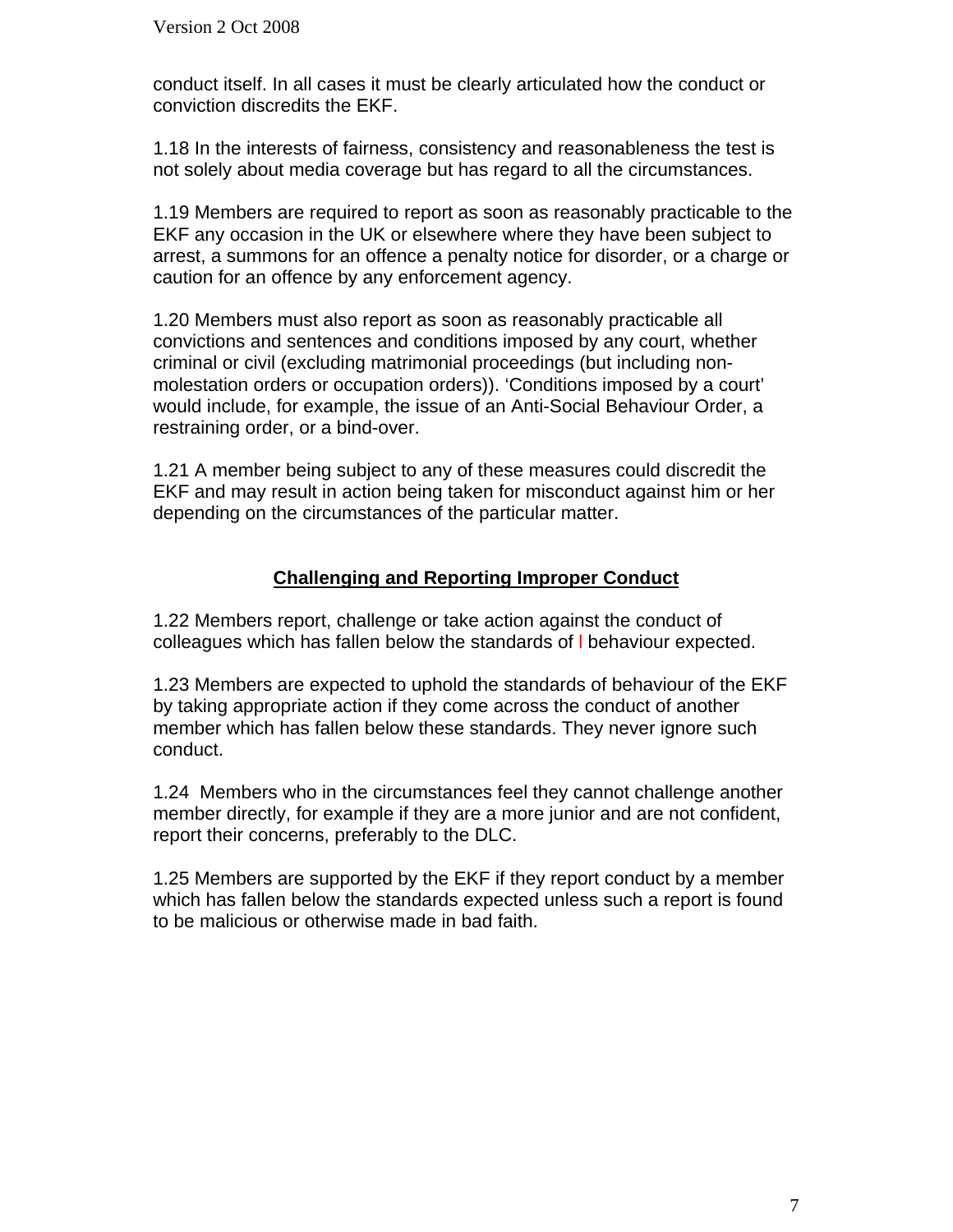# **CHAPTER 2**

## **Guidance on Disciplinary Procedures**

## **2. General**

.

2.1 This procedure applies to all members and underpins the Standards of Behaviour which set out the standards of behaviour that the EKF expect of its members.

2.2 The disciplinary procedures are designed to reflect what is considered to be best practice in other fields of sport and industry. The EKF is committed to ensuring that the procedure is applied fairly to everyone.

## **Suspension and restrictions**

2.3 The decision to suspend a member will only be taken where there is an allegation of misconduct/gross misconduct and:

- An effective investigation may be prejudiced unless the member is suspended from all EKF matters including competitions; or
- public interest, having regard to the nature of the allegation and any other relevant considerations, requires that the member should be suspended.

2.4 The EKF member or his or her friend or Legal representative may make representations against the initial decision to suspend (within 10 working days beginning with the first working day after being suspended) and at any time during the course of the suspension if they believe the circumstances have changed and that the suspension is no longer appropriate.

2.5 Suspension is not a formal misconduct outcome and does not suggest any prejudgement.

2.6 The period of suspension should be as short as possible and any investigation into the conduct of a suspended member should be made a priority.

2.7 The member should be told exactly why they are being suspended, or being moved to other duties and this should be confirmed in writing. If suspension is on public interest grounds, it should be clearly explained, so far as possible, what those grounds are.

2.8 The use of suspension must be reviewed at least every 4 weeks, and sooner where facts have become known which suggest that suspension is no longer appropriate. In cases where the suspension has been reviewed and a decision has been made to continue that suspension, the member must be informed in writing of the reasons why.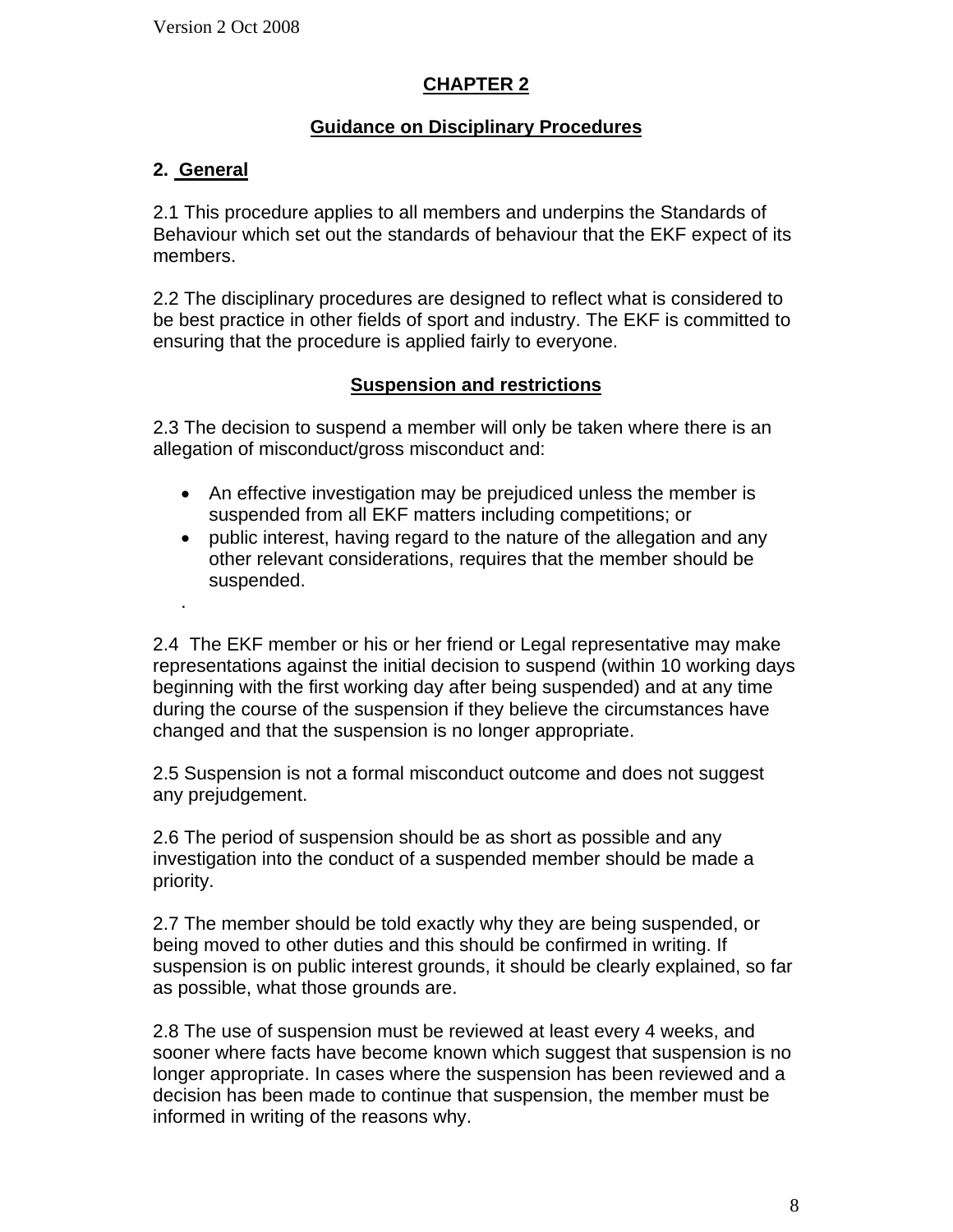2. 9 In cases of suspension, the investigator will be responsible for ensuring that the DLC is supplied with sufficient information to enable it to effectively review the need for continuing the suspension.

#### **Conducting investigations where there are possible or outstanding criminal proceedings**

2.10 Where there are possible or outstanding criminal proceedings against a member, these will not normally delay the discipline procedure. The presumption is that action for misconduct should be taken prior to, or in parallel with, any criminal proceedings. Where it is determined that prejudice to the outcome of the criminal case would result, then this decision shall be kept under regular review to avoid any unreasonable delay to the discipline proceedings.

2.11 As soon as it appears to the DLC that there is no longer any potential prejudice (because, for example, a witness drops out, the trial has concluded or any other circumstances change), the DLC must take action. Where disciplinary proceedings were delayed, the DLC shall make a determination whether to continue with the proceedings.

2.12 The DLC should always consider whether in proceeding with a misconduct meeting or hearing in advance of any potential criminal trial, there is a real risk of prejudice to that trial. If there is any doubt then advice should be sought from the Crown Prosecution Service (CPS) or other prosecuting authority.

2.13 In a case where a witness is to appear at a discipline hearing and is also a witness or potentially a witness at the criminal trial then the DLC must first consult with the CPS (or other prosecuting authority). Having carefully considered the views of the CPS the DLC must then decide whether there is a real risk of prejudice to a criminal trial if the hearing proceeds.

2.14 It is important to note that a hearing is concerned with whether the member concerned breached the Standards of Behaviour and not whether the member has or has not committed a criminal offence.

2.15 The decision as to when to proceed with a hearing rests with the DLC.

2.16 At the end of a hearing, where there are also outstanding or possible criminal proceedings involving the member concerned, the CPS or other prosecuting authority shall (as soon as practicable) be informed of the outcome of the meeting/hearing.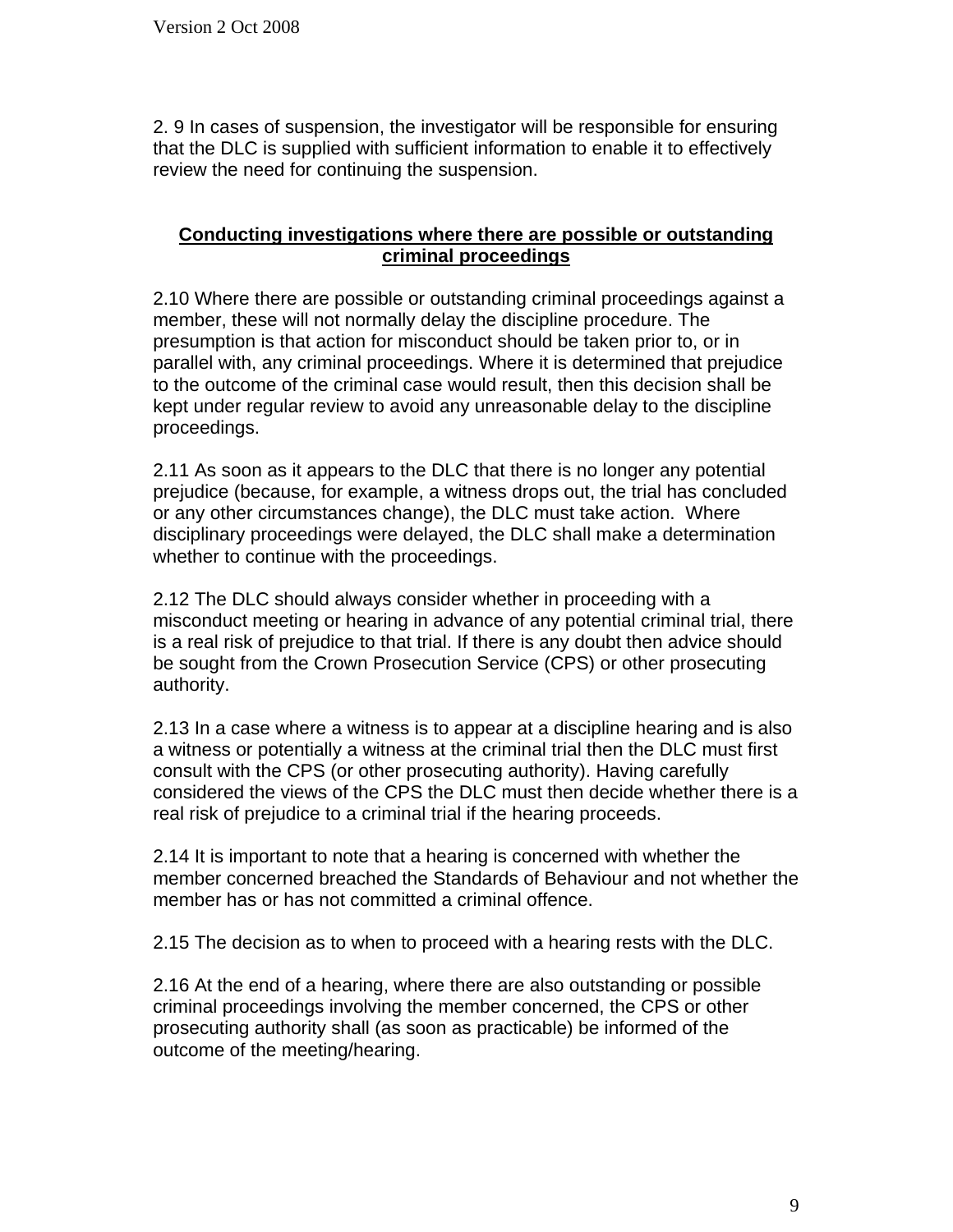## **Misconduct action following criminal proceedings**

2.17 Subject to the guidance above, where proceedings have not been taken prior to criminal proceedings and the member is acquitted, consideration will then need to be given as to whether instigating proceedings is a reasonable exercise of discretion in the light of the acquittal.

2.18 A previous acquittal in criminal proceedings in respect of an allegation which is the subject of misconduct is a relevant factor which should be taken into account in deciding whether to continue with those proceedings.

2.19 Relevant factors in deciding whether to proceed with disciplinary or special case proceedings include the following, non-exhaustive, list:

- (a) Whether the allegation is in substance the same as that which was determined during criminal proceedings;
- (b) Whether the acquittal was the result of a substantive decision on the merits of the charge (whether by the judge or jury) after the hearing of evidence; and
- (c) Whether significant further evidence is available to the disciplinary hearing, either because it was excluded from consideration in criminal proceedings or because it has become available since.

2.20 Each case will fall to be determined on its merits and an overlyprescriptive formula should not be adopted.

2.21 It may further be unfair to proceed with proceedings in circumstances where there has been a substantial delay in hearing disciplinary or special case proceedings by virtue of the prior criminal proceedings.

2.22 Regard should be had in this respect to such factors as:

- the impact of the delay on the member (including the impact on his or her health and career);
- whether the delay has prejudiced the case in any disciplinary proceedings; and
- whether there will be a further substantial delay whilst disciplinary proceedings are heard (including the impact on the member of that delay).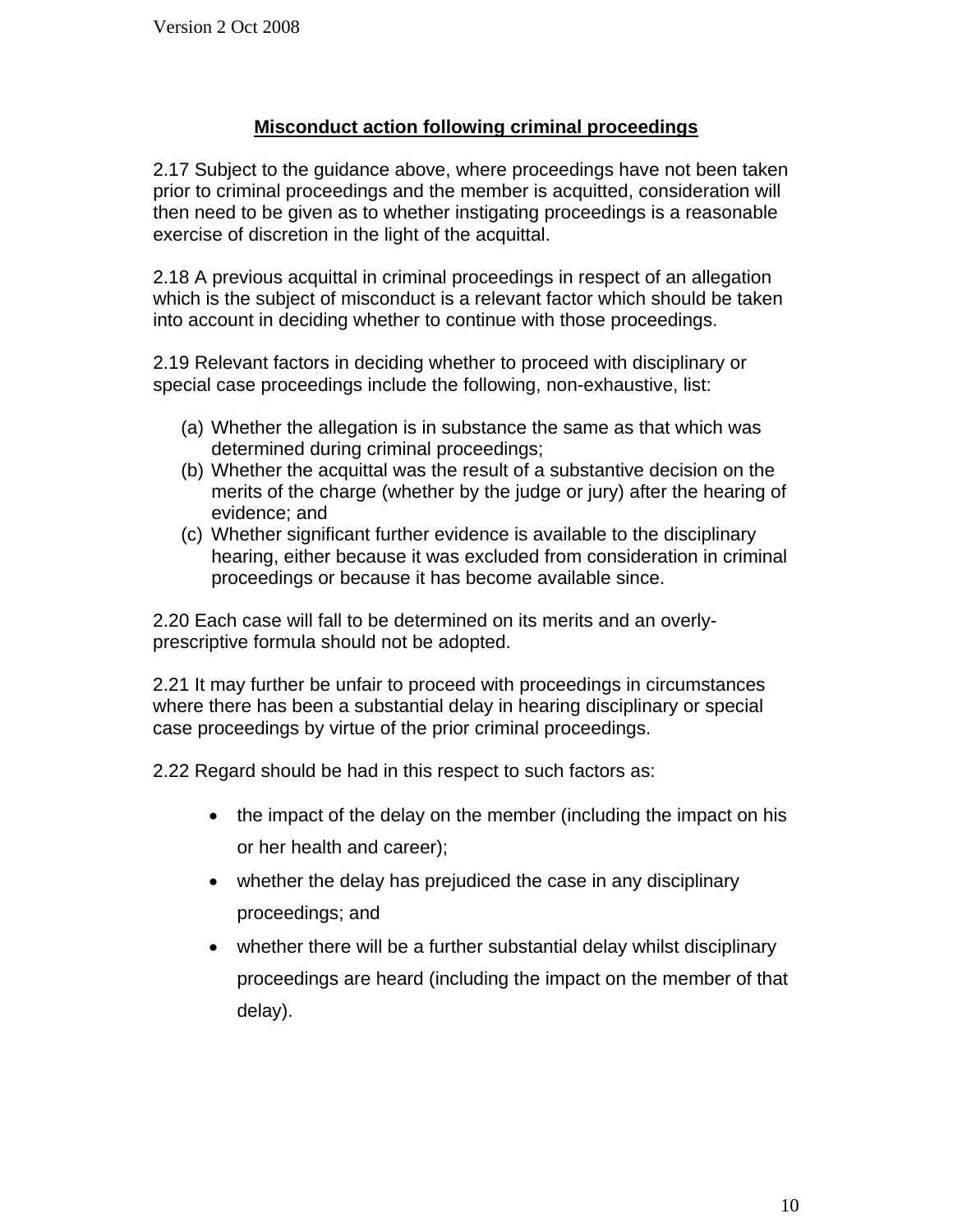# **Complaints – Investigation**

2.23 The investigation of any complaint/allegation made, shall be carried out in accordance with the EKF Discipline Code

2.24 The investigation into the complaint must be proportionate having regard to the nature of the allegation and any likely outcome.

2.25 An investigation into a complaint is not automatically an investigation into whether a member has breached the standards of behaviour but rather an investigation into the circumstances that led to the dissatisfaction being expressed by the complainant of the actions of one or more members of the EKF

i) the duty of the investigator to consider relevant statements and documents;

ii) arrangements, if required, for interviewing the person whose conduct is being investigated; and

iii) the matters to be included in the investigation report.

#### **Special requirements**

2.26 If, during an investigation into a complaint, it appears to the person investigating that there is an indication that a person to whose conduct the investigation relates may have –

a) committed a criminal offence, or

b) behaved in a manner which would justify the bringing of disciplinary proceedings,

the person investigating (the investigator) must immediately inform in writing the DLC, who will then seek immediate advice from their Legal representative.

2.27 Where, following the investigation into a complaint, it is determined, in accordance with the code, that there is a case to answer in respect of misconduct or gross misconduct then the DLC will determine whether the matter should be referred to a disciplinary hearing.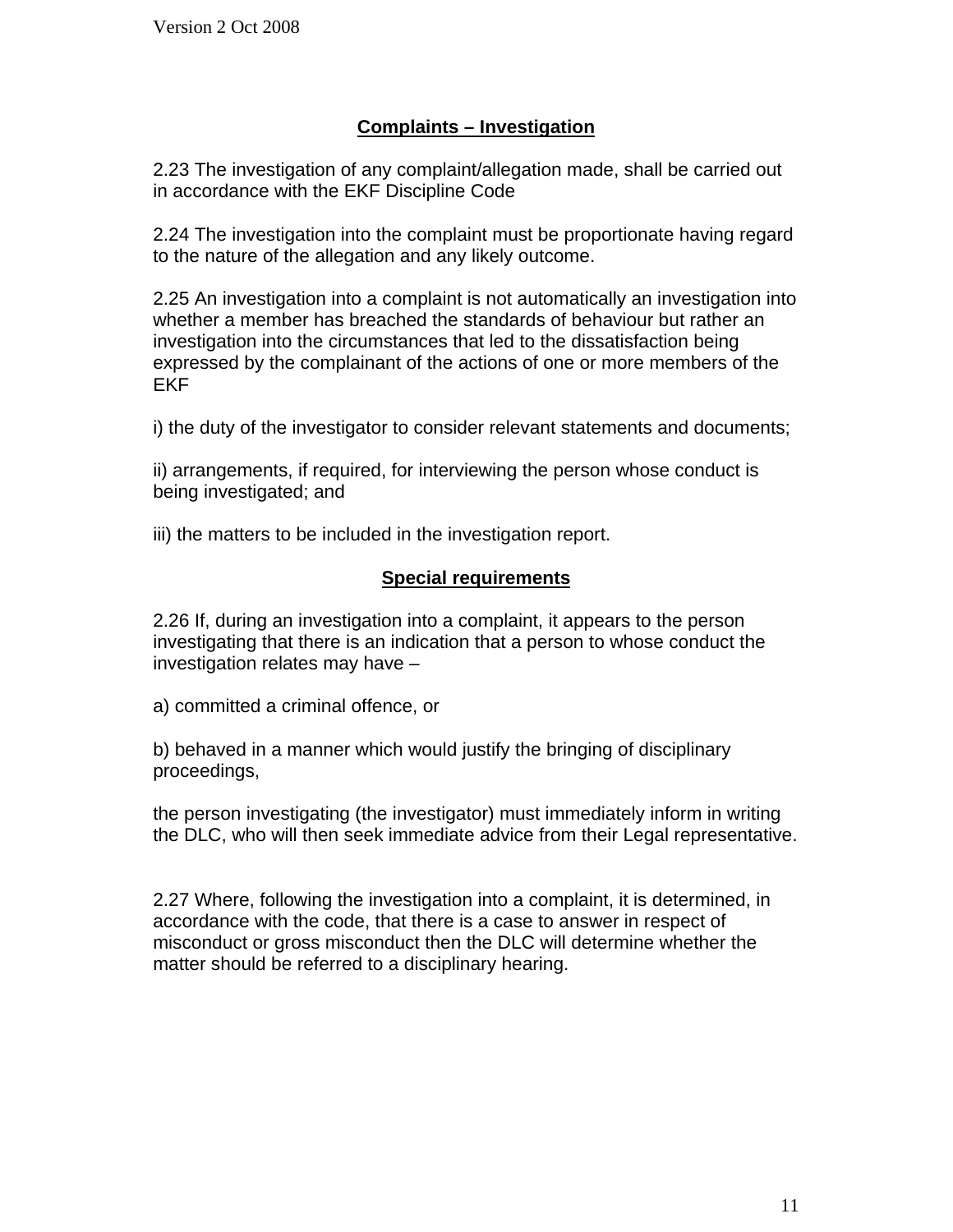## **Misconduct Procedures**

#### **Dealing with misconduct**

2.28 Unless there are good reasons to take no action, there are two ways by which the DLC can deal with matters which have been assessed as potential misconduct:

- Written warning
- Disciplinary action for misconduct where it is felt that the matter should be investigated. This could give rise to sanctions outlined in the Discipline Code at Article 12

2.29 A decision on which action will be appropriate will be made on the basis of the information available following Counsel's advice

2.30 The purpose of DLC action is to:

- Deal with discipline in a timely, proportionate and effective way that will command the confidence of EKF members.
- Identify any underlying causes or welfare considerations.
- Improve conduct and to prevent a similar situation arising in the future.

2.31 DLC action may include:

- Pointing out how the behaviour fell short of the expectations of the EKF
- Identifying expectations for future conduct.
- Establishing an improvement plan.
- Addressing any underlying causes of misconduct.

#### **Taking disciplinary action**

- 2.32 The purpose of disciplinary action is to:
	- Establish the facts underlying the allegation.
	- Deal with cases of misconduct in a timely, proportionate, fair and effective way such as will command the confidence of EKF members
	- Identify any underlying causes or welfare considerations.
	- Identify any learning opportunities for the individual or the organisation.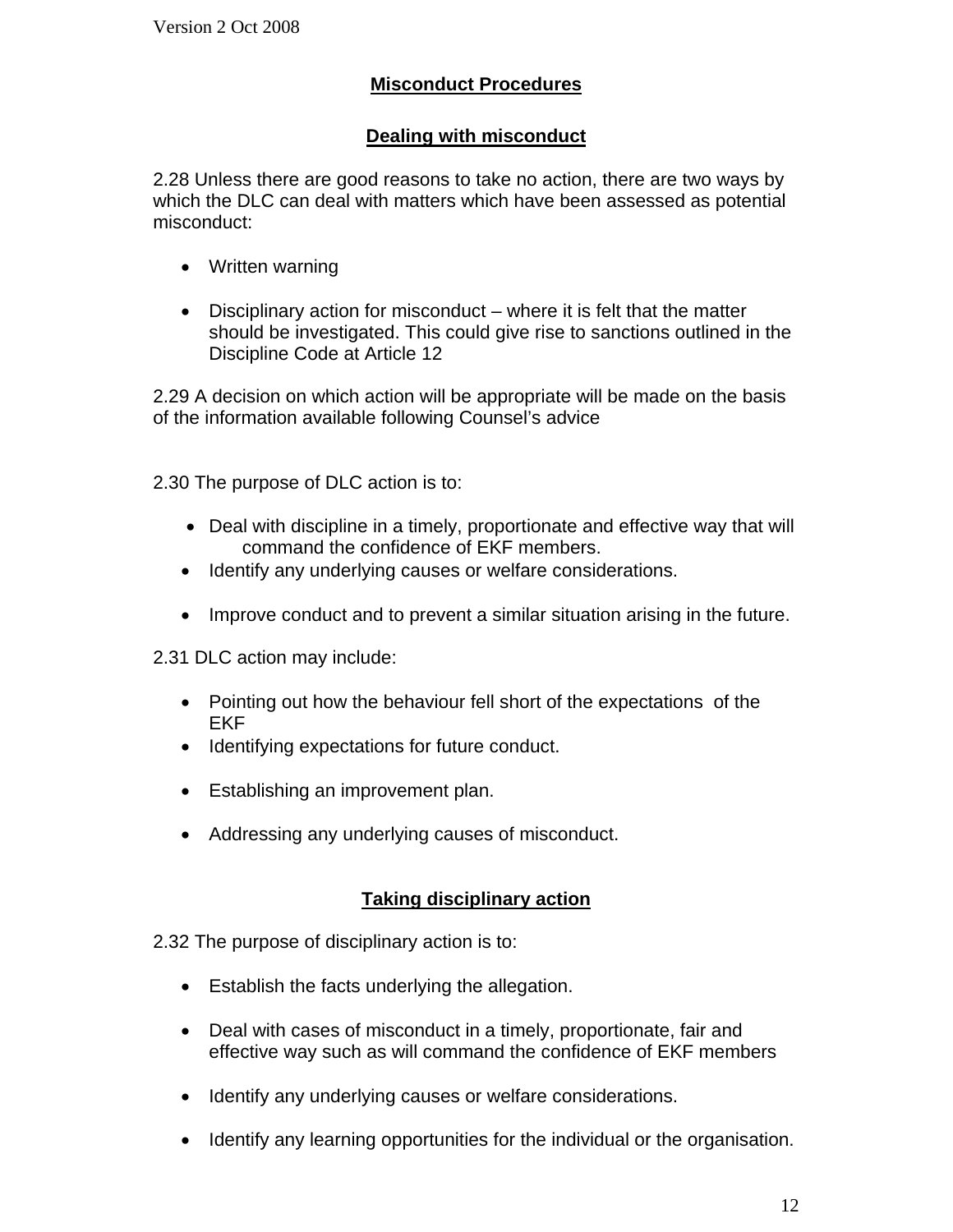## **Written notification to member concerned**

2.33 Written notification may be given to the member concerned (by the investigator) advising them that their conduct is under investigation. The notification will:

- Inform the member that there is to be an investigation, and inform the member of the name of the investigator who will investigate the matter.
- Describe the conduct that is the subject of the investigation and how that conduct is alleged to have fallen below the standards required of an EKF member
- Inform the member of their right to seek advice from a legal representative or appoint someone to act as their "friend".

2.34 The investigator should ensure that the member subject to investigation shall, as soon as practicable, be provided with this written notification unless to do so would prejudice the investigation or any other investigation (including a criminal one). Any decision not to inform the member will be recorded and kept under regular review in order to avoid unreasonable delay in notifying the member concerned.

2.35 In the interests of fairness, care must be taken when an incident is being investigated to ensure that the notification is given to the member as soon as practicable when a potential issue of misconduct is identified (subject to any prejudice to that or any other investigation).

## **Appointment of investigator**

2.36 The DLC shall be responsible for the appointment of an investigator. The investigator shall be appointed promptly after any complaint has been received.

## **Investigation**

2. 36 The purpose of an investigation is to:

- Gather evidence to establish the facts and circumstances of the alleged incident/complaint
- Assist the appropriate authority to establish on the balance of probabilities, based on the evidence and taking into account all of the circumstances, whether there is a case to answer in respect of the complaint or that there is no case to answer.
- Identify any learning for the individual or the organisation.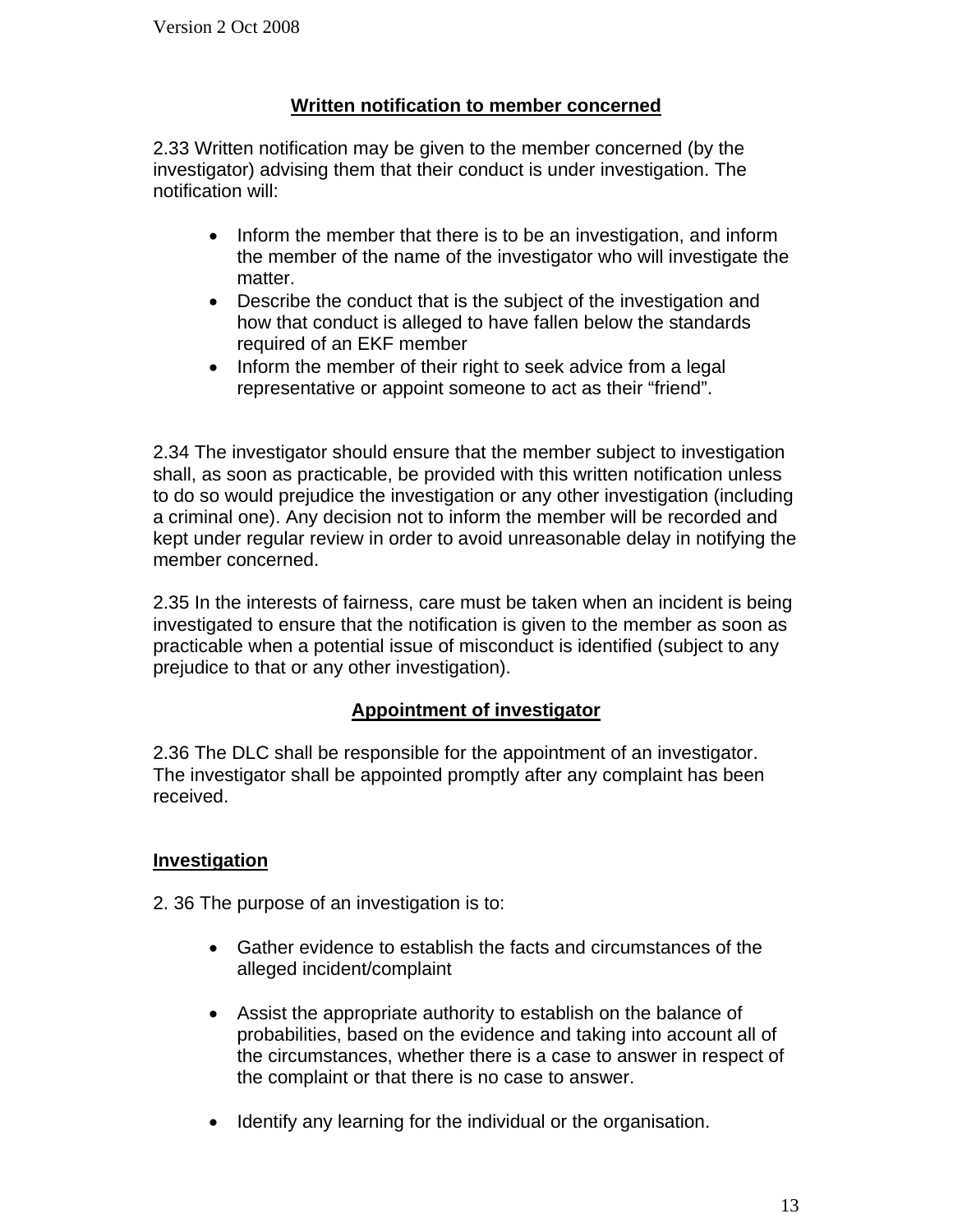2.37 The DLC should ensure that a proportionate and balanced investigation is carried out as soon as possible after any alleged incident/complaint comes to the DLC's attention and that the investigation is carried out as quickly as possible allowing for the complexity of the case. A frequent criticism of investigations carried out by other organisations into misconduct etc was that they were lengthy, disproportionate and not always focussed on the relevant issue(s).It is therefore crucial that any investigation is kept proportionate to ensure that an overly lengthy investigation does not lead to grounds for challenge.

2.38 The investigator has a duty to consider the suggestions submitted to him or her. The investigator should consider and document reasons for following or not following any submissions made with a view to ensuring that the investigation is as fair as possible. The suggestions may involve a further suggested line of investigation or further examination of a particular witness. The purpose is to enable a fair and balanced investigation report to be prepared and where appropriate made available for consideration at a hearing and to negate the need (except where necessary) for witnesses to attend a hearing.

#### **Interviews during investigation**

2.39 It will not always be necessary to conduct an interview with the member subject to the investigation. In some cases, particularly involving low level cases, it may be more appropriate, proportionate and timely to request a written account from the member concerned.

2.40 Where a formal interview is felt to be necessary, the investigator should try and agree a time and date for the interview with the member concerned and their friend if appropriate. The member will be given written notice of the date, time and place of the interview. The member must attend the interview when required to do so and it may be a further misconduct matter to fail to attend.

2.41 If the member concerned or their friend is not available at the date or time specified by the investigator, the member may propose an alternative time. Provided that the alternative time is reasonable and falls within a period of 5 working days beginning with the first working day after that proposed by the investigator the interview must be postponed to that time...

2.42 Care should be taken when conducting a disciplinary interview where the member is also subject of a criminal investigation in respect of the same behaviour, as anything said by the member concerned in the discipline interview when not under caution and used in the criminal investigation could be subject to an inadmissibility ruling by the court at any subsequent trial. If necessary, appropriate legal advice should be obtained.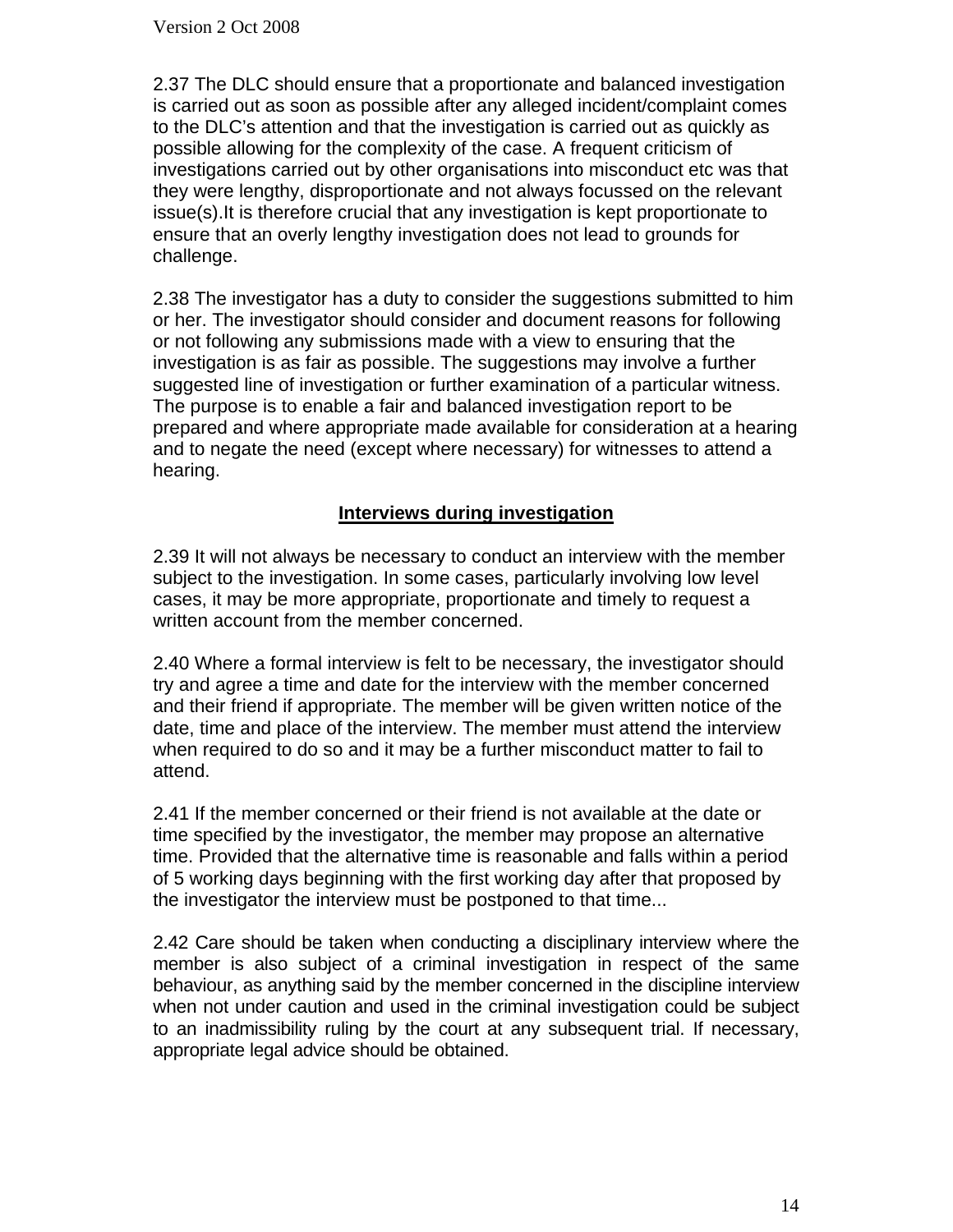#### **Investigation report and supporting documents**

2.43 At the conclusion of the investigation the investigator must as soon as practicable submit his or her report of the investigation setting out an accurate summary of the evidence that has been gathered. The report shall also attach or refer to any relevant documents and may include photographs, videos, paper documents etc. This report, together with the attached documents, shall be sent to the DLC for consideration. The DLC will then forward this to Counsel in accordance with the Discipline Code

2.44 The investigation report will also highlight any learning opportunities for either an individual or the organisation

2. 45 Where the DLC (subject to Counsel's advice) consider that there is a case to answer, then a hearing should be arranged and the member shall be given a copy of the investigation report (or the part of the report which is relevant to him or her) and all relevant documents that will be relied upon at the hearing.

2.46 In determining which documents are relevant, the test to be applied will be that under the Criminal Procedure and Investigations Act 1996, namely whether any document or other material undermines the case against the member concerned or would assist the member's case.

2.47 The DLC will also provide the member with a notice clearly setting out the particulars of the behaviour that is alleged to have fallen below the required standards of an EKF member.

2.48 Within 14 working days (unless this period is extended by the person(s) conducting the misconduct meeting/hearing for exceptional circumstances) beginning with the first working day after being supplied with the investigator's report and relevant documents and the particulars setting out the alleged misconduct, the member will be required to submit in writing: -

- whether or not he or she accepts that the behaviour described in the particulars. where the member accepts that the conduct amounts to misconduct
- where he or she does not accept that his or her conduct amounts to misconduct, or they disputes part of the case, written notice of the particulars of the allegation(s) they dispute and an account of the relevant events and any arguments on points of law they wishes the person(s) conducting the hearing to consider.
- Whether the member requests a formal oral discipline hearing

2.49 The member concerned may object to a person(s) conducting a hearing or advising at such proceedings if, for example, the person(s) have been involved in the case in a way that would make it difficult to make an objective and impartial assessment of the facts of the case.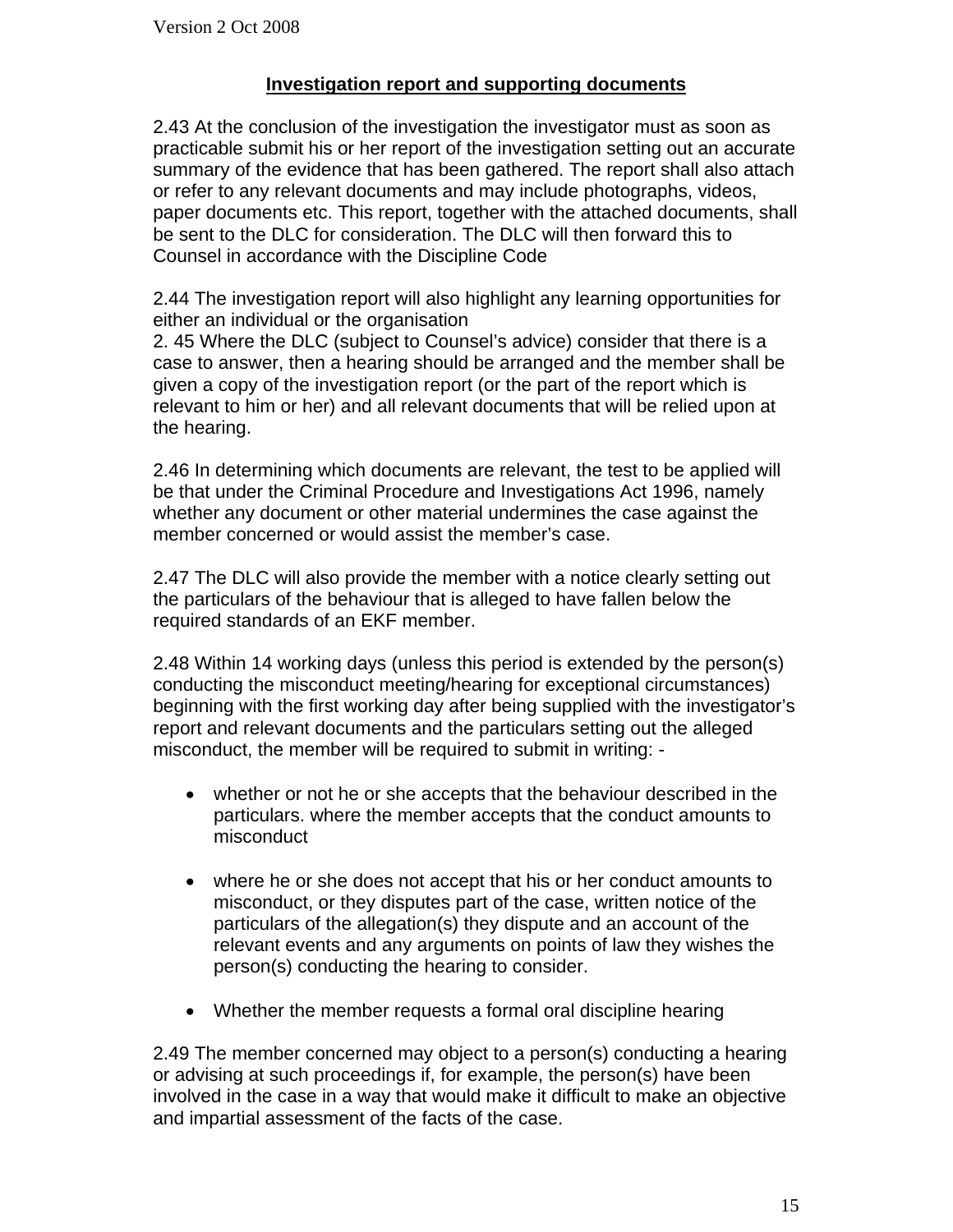#### **Documents for the meeting/hearing**

2.50 The person(s) conducting the misconduct meeting/hearing shall be supplied with: -

- A copy of the investigator's report or such parts of the report that relate to the member concerned.
- The notice provided by the member setting out whether or not the member accepts that their conduct amounts to misconduct, any submission they wish to make in mitigation where the conduct is accepted, and where they do not accept that the alleged conduct amounts to misconduct or they dispute part of the case, the allegations they dispute and their account of the relevant events; and any arguments on points of law submitted by the member concerned.
- Any other documents that the person(s) conducting the meeting/hearing request that are relevant to the case

2.51 The documents for the meeting/hearing should be given to the person(s) conducting the meeting/hearing as soon as practicable after he, she or they have been appointed to conduct the meeting/hearing.

#### **Witnesses**

2.52 Generally speaking misconduct meetings and hearings will be conducted without witnesses. A witness will only be required to attend a hearing if the person conducting or chairing the hearing reasonably believes his or her attendance is necessary to resolve disputed issues in that case. The DLC should meet the reasonable expenses of witness (es).

2.53 Whilst the person conducting the hearing or the chair of a hearing will decide whether particular witnesses (es) are required, the DLC will be responsible for arranging the attendance of any witness.

#### **Purpose of misconduct meeting/hearing**

2.54 The purpose of a formal hearing is to:

• Give the member a fair opportunity to make his or her case having considered the investigation report including supporting documents. In cases where misconduct has been proven or admitted, the misconduct meeting/hearing will allow the opportunity to put forward any factors the member wishes to be considered in mitigation (in addition to the submission which must be sent in advance to the person(s) conducting or chairing the meeting/hearing for his, her or their consideration).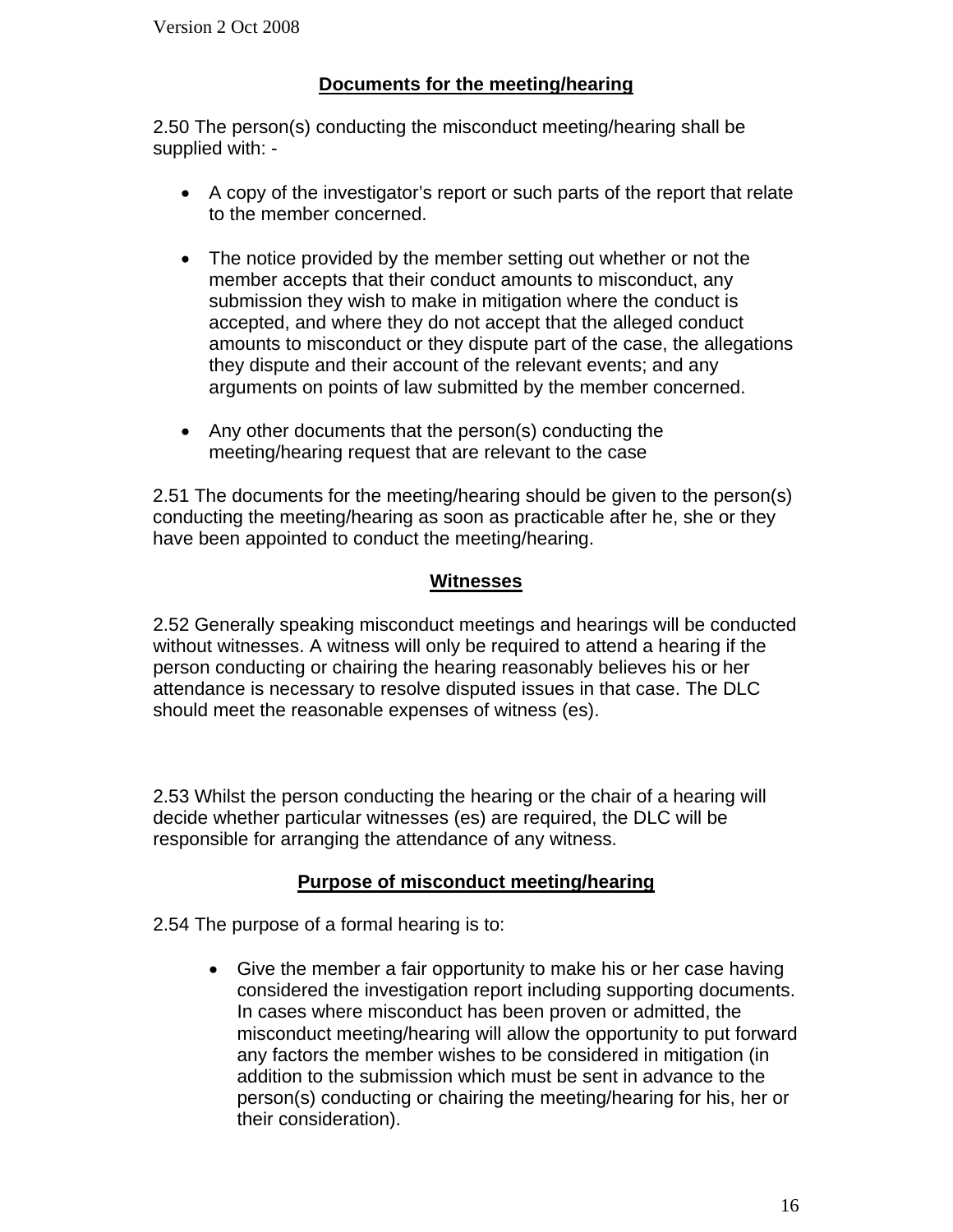- Decide if the conduct of the member fell below the acceptable standards based on the balance of probabilities and having regard to all of the evidence and circumstances.
- Consider what the outcome should be if the allegation is proven or admitted. Consideration will be given to any early admission of the conduct by the member.

#### **Hearing in absence of member concerned**

2.55 It is in the interests of fairness to ensure that the hearing is held as soon as possible. A hearing may take place if the member fails to attend.

2.56 In cases where the member is absent (for example through illness or injury) a short delay may be reasonable to allow him or her to attend. If this is not possible or any delay is considered not appropriate in the circumstances then the person(s) conducting the hearing may allow the member to participate by telephone or video link. In these circumstances a friend/lawyer will always be permitted to attend the hearing to represent the member in the normal way.

2.57 If a member is detained in prison or other institution by order of a court, there is no requirement on the DLC/DT to have the member concerned present for the purposes of the hearing.

## **Conduct of a discipline hearing**

2.58 It will be for the person(s) conducting the hearing to determine the course of the hearing in accordance with the principles of natural justice and fairness.

2.59 The person(s) conducting the hearing will have read the investigator's report together with any account given by the member's notice/written reply. The person(s) conducting the hearing will also have had the opportunity to read the relevant documents attached to the investigator's report and any documents that the member concerned has submitted.

2.60 Where there is evidence at the hearing that the member concerned, at any time after being given written failed to mention orally or in writing any fact relied on in their defence at the hearing, being a fact which in the circumstances existing at the time the member concerned could reasonably have been expected to mention when questioned or providing a written response, the person(s) conducting the hearing may draw such inferences from this failure as appear appropriate.

2.61 Any document or other material that was not submitted in advance of the hearing by the investigator or the member concerned may still be considered at the hearing at the discretion of the person(s) conducting the hearing. However the presumption should be that such documents will not be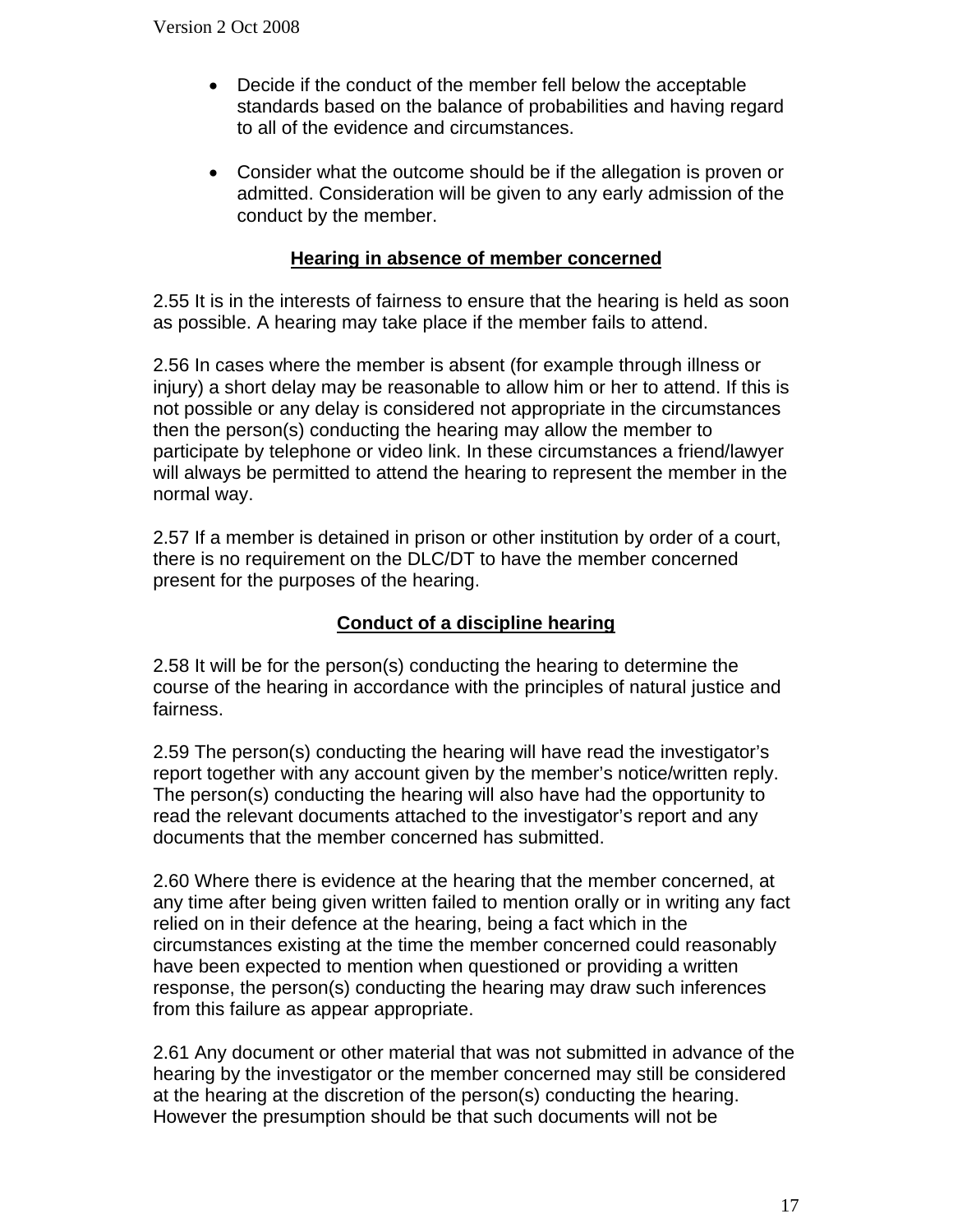permitted unless it can be shown that they were not previously available to be submitted in advance.

2.62 Where any such document or other material is permitted to be considered, a short adjournment may be necessary to enable the tribunal members or member concerned, as the case may be, to read or consider the document or other material and consider its implications.

2.63 Material that will be allowed, although not submitted in advance, will include mitigation where the member concerned denied the conduct alleged but the person(s) conducting the hearing found the conduct proven and are to decide on outcome.

2.64 The person(s) conducting hearings will consider the facts of the case and will decide (on the balance of probabilities) whether the member's conduct amounted to misconduct or not. If the hearing decides that the member's conduct did not fall below the standards expected then as soon as reasonably practicable the member shall be informed.

2.65 A record of the proceedings at the hearing must be taken. In the case of a misconduct hearing this will be by means of a verbatim record whether by tape recording or any other recording method.

#### **Standard of proof**

2.66 In deciding matters of fact the hearing must apply the standard of proof required in civil cases, that is, the balance of probabilities. Conduct will be proved on the balance of probabilities if the person(s) conducting the hearing is/are satisfied by the evidence that it is more likely than not that the conduct occurred. The more serious the allegation of misconduct that is made or the more serious the consequences for the individual which flow from a finding against him or her, the more persuasive (cogent) the evidence will need to be in order to meet that standard.

2.67 In making a decision whether the alleged conduct of a member is found or not, the person(s) conducting the hearing will need to exercise reasonable judgement having regard to all the circumstances of the case.

#### **Outcomes of hearings**

2.68 If the person(s) conducting the hearing find that the member's conduct did fail to meet the acceptable standards, then the person(s) conducting the hearing will then determine the most appropriate outcome.

2.69 The person(s) conducting the hearing are also entitled to take account of any early admission of the conduct on behalf of the member concerned and attach whatever weight to this as he, she or they consider appropriate in the circumstances of the case.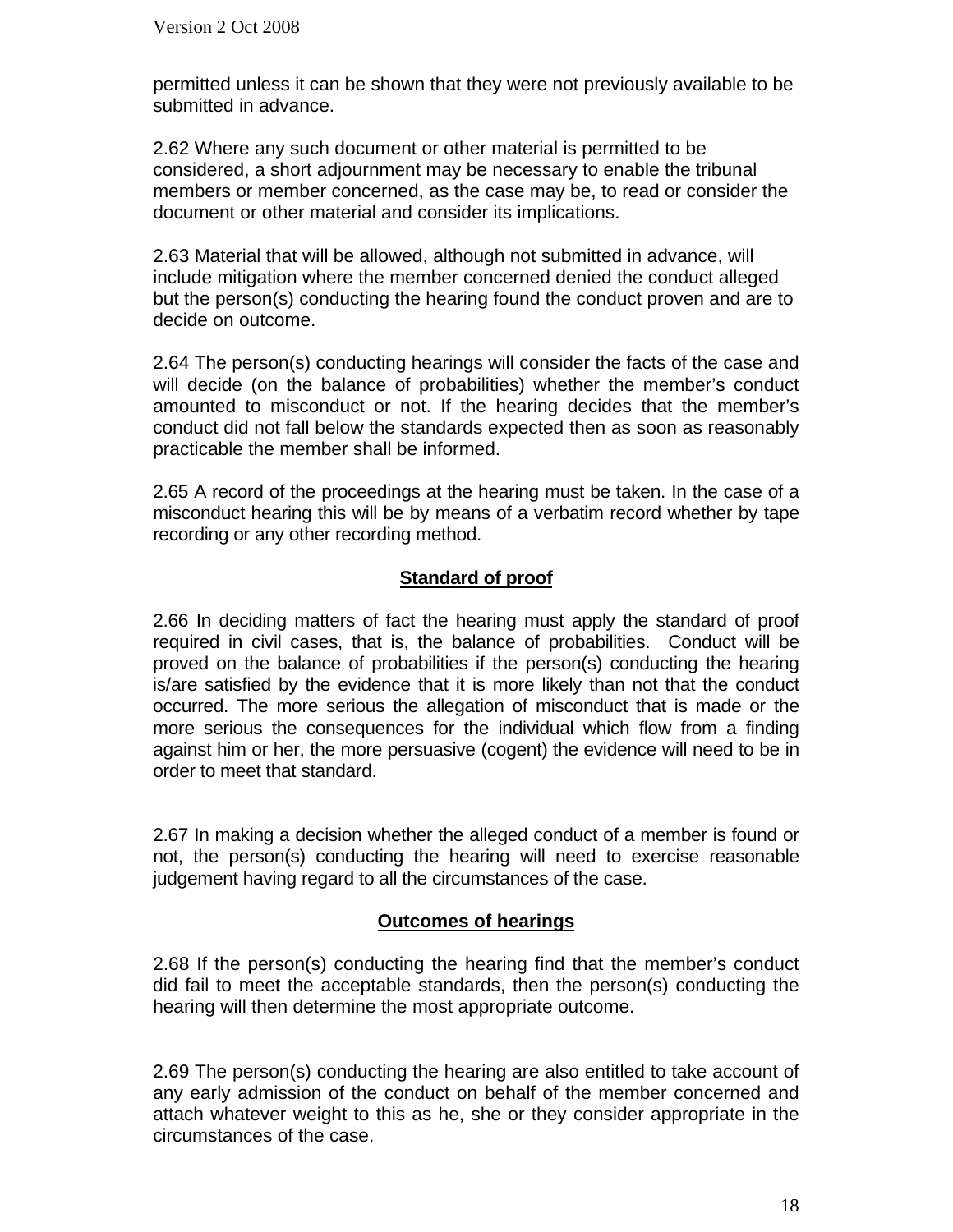2.70 In addition, the member concerned and their 'friend' (or where appropriate legal representative) will be given the opportunity to make representations on the question of the most appropriate outcome of the case.

2.71 The DLC also has the opportunity to make representations as to the most appropriate outcome.

## **Outcomes available at misconduct meetings/hearings**

2.72 The person(s) conducting the hearing may record a finding that the conduct of the member concerned amounted to misconduct and take no further action or impose one of the following outcomes (as per Article 12 of the Code):

- Warnings
- Reprimands
- Sport penalties (under the form of temporary ban from participation in competitions, courses, Dan gradings, etc)
- Financial penalties
- Suspension
- Expulsion

# **a) Written warning**

The member will be told:

- The reason for the warning.
- That they have a right to appeal and to whom the appeal should be sent.
- That the warning will be put on file and will remain live for twelve months from the date the warning is given. This means that any misconduct in the next 12 months is likely to lead to further sanctions being taken

## **b) Reprimands**

The member will be told:

- The reason for the reprimand.
- That any future findings may result in more serious sanctions being taken.
- That they have a right to appeal and to whom the appeal should be sent.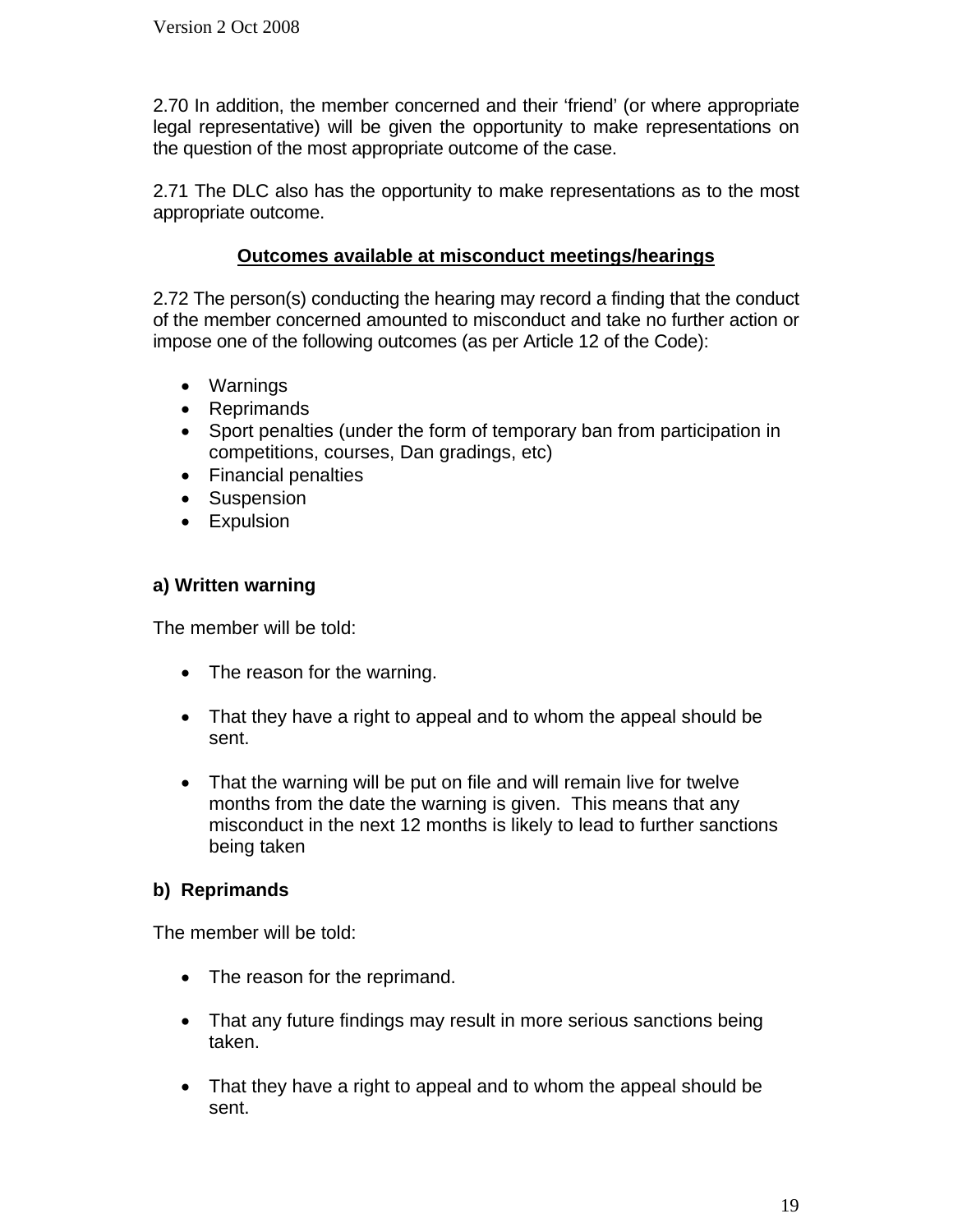That the reprimand will be put on file and will remain live for eighteen months from the date the reprimand is given.

At a hearing, in addition to the outcomes available at a), and b) above the persons conducting the hearing will also have available the outcomes of:

**c) Sporting penalties** – This can take the form of a temporary ban from participation in competitions, courses, Dan gradings etc in so far as it relates to the sport of Karate

**d) Financial penalty**- The EKF DT can impose a financial penalty upon a member if it deems that the proven misconduct warrants such action. There is no limit on the amount it may impose, but it should be just and fair taking into account all the circumstances including any previous findings against the member concerned, any mitigating factors of the offence and/or offender.

**e) Suspension-** The DT may if its deems fit, suspend any member for up to 52 weeks. The suspension will mean that the member cannot participate in any activity whatsoever that is affiliated to, or conducted by, or in agreement with the EKF.

**f) Expulsion-** The DT has the power to expel any member, if it deems that the misconduct is such that, to retain the member as a member of the EKF would bring the EKF or the sport of Karate into disrepute

#### **Notification of the outcome**

2. 73 In all cases the member will be informed in writing of the outcome of the hearing. This will be done as soon as practicable and in any case within 10 working days of the hearing.

2.74 The notification in the case of a hearing will include notification to the member concerned of his or her right to appeal against the finding and/or outcome and the name of the person to whom any appeal should be sent.

2. 75 In cases involving a complainant, the DLC will be responsible for informing the complainant of the outcome.

#### **Expiry of Warnings**

2.76 Notification of written warnings/reprimands issued, including the date issued and expiry date will be recorded.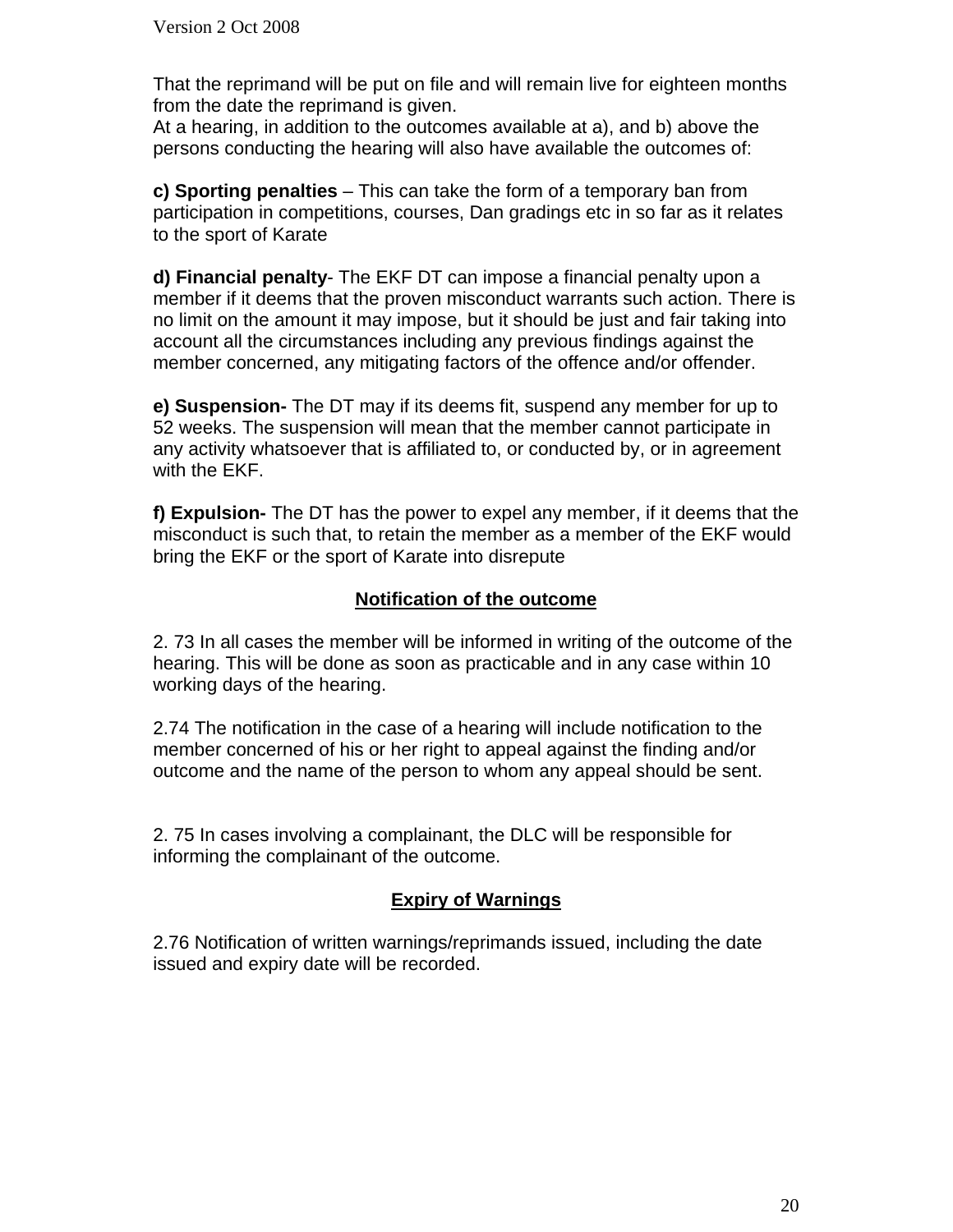#### **Attendance of complainant or interested person at misconduct proceedings**

2.77 The hearing shall not be delayed solely in order to facilitate a complainant attending the hearing, although consideration will need to be given to whether the complainant is also a witness in the matter.

2. 78 Where the complainant is required to attend a hearing to give evidence, he or she will not be permitted to be present in the hearing before giving his or her evidence. Any person accompanying the complainant and/or the person assisting the complainant due to a special need will not be permitted to be present in the hearing before the complainant has given evidence (if applicable).

2.79 A complainant and any person accompanying the complainant will be permitted to remain in the hearing up to and including any finding by the person(s) conducting the hearing, after having given evidence (if appropriate). The complainant and any person accompanying the complainant will not be permitted to remain in the hearing whilst character references or mitigation are being given or the decision of the panel as to the outcome. However, the DLC will have a duty to inform the complainant of the outcome of any hearing whether the complainant attends or not.

2.80 The person(s) conducting a hearing will have the discretion to allow a witness who has attended and given evidence at the hearing to remain or to ask him or her to leave the proceedings after giving his or her evidence.

## **Right of appeal**

2.81 A member has a right of appeal against the finding/outcome imposed at the hearing. This appeal is commenced by adherence to the procedure set out in Article 18 of the Code.

2.82 The member concerned may only appeal on the grounds that: -

a) the finding or disciplinary action imposed was unreasonable;

b) there is evidence that could not reasonably have been considered at the misconduct meeting which could have materially affected the finding or decision on disciplinary action; or

c) there was a serious breach of the procedures set out in the regulations or other unfairness which could have materially affected the finding or decision on disciplinary action.

d) the sanction imposed was manifestly excessive given the circumstances and subject of the complaint.